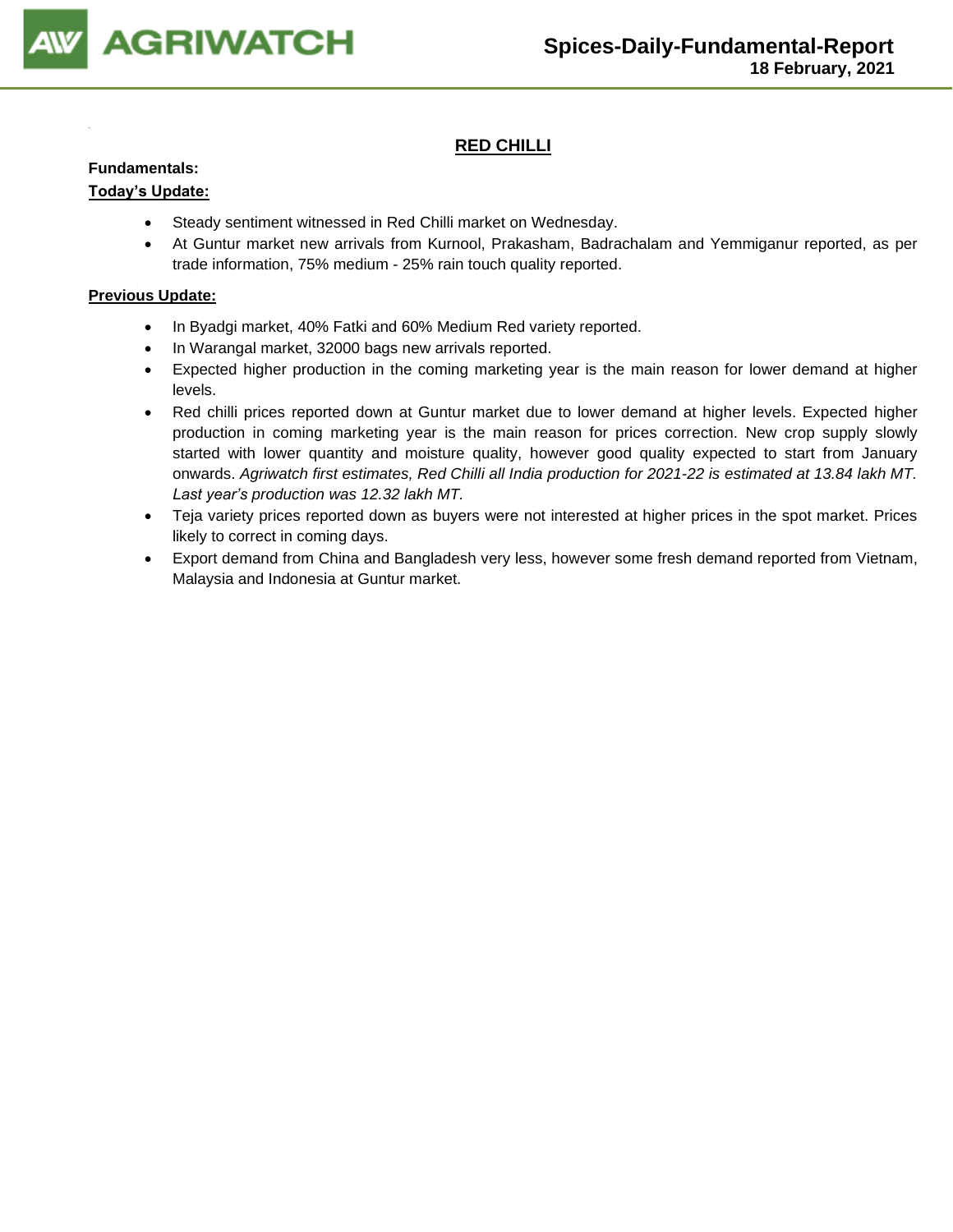

 **18 February, 2021**

|                       |                            | Red Chilli Spot Market Prices(Loose): (Rs/Qtl) |           |           |           |             |                          |
|-----------------------|----------------------------|------------------------------------------------|-----------|-----------|-----------|-------------|--------------------------|
|                       |                            |                                                | 17-Feb-   | 17-Feb-   | 16-Feb-   | 16-Feb-     |                          |
| <b>State</b>          | Centre                     | Grade                                          | 21        | 21        | 21        | 21          | Change                   |
|                       |                            |                                                | Low       | High      | Low       | <b>High</b> | Change                   |
|                       |                            | <b>NCDEX Quality</b>                           | 10500     | 11000     | 10500     | 11000       | <b>Unch</b>              |
|                       |                            | <b>LCA 334</b>                                 | 11000     | 11500     | 11000     | 11500       | <b>Unch</b>              |
|                       |                            | Teja                                           | 12500     | 13500     | 12500     | 13500       | <b>Unch</b>              |
| <b>Andhra Pradesh</b> |                            | No. 273                                        | 13000     | 13500     | 13000     | 13500       | <b>Unch</b>              |
|                       | Guntur<br><b>Benchmark</b> | No. 5                                          | 13000     | 13500     | 13000     | 13500       | <b>Unch</b>              |
|                       | market                     | Fatki                                          | 6000      | 8000      | 6000      | 8000        | <b>Unch</b>              |
|                       |                            | <b>Byadgi</b>                                  | 14000     | 15000     | 14000     | 15000       | <b>Unch</b>              |
|                       |                            | <b>US 341</b>                                  | 13000     | 14000     | 13000     | 14000       | <b>Unch</b>              |
|                       |                            | Denvor Delux                                   | 13000     | 14000     | 13000     | 14000       | <b>Unch</b>              |
|                       |                            | Indam 5                                        | 13100     | 13500     | 13100     | 13500       | <b>Unch</b>              |
|                       |                            | Teja                                           | 11500     | 13100     | 11500     | 13100       | <b>Unch</b>              |
|                       |                            | <b>Wonder Hot</b>                              | 15000     | 17000     | 15000     | 17000       | <b>Unch</b>              |
| <b>Telangana</b>      |                            | 341                                            | 13000     | 14100     | 13000     | 14100       | <b>Unch</b>              |
|                       | Warangal                   | Denvor Delux                                   | 13000     | 14200     | 13000     | 14200       | <b>Unch</b>              |
|                       |                            | Paprika                                        | <b>NA</b> | <b>NA</b> | <b>NA</b> | ΝA          |                          |
|                       |                            | Fatki                                          | 4900      | 6900      | 4900      | 6900        | <b>Unch</b>              |
|                       | Khammam                    | Teja (Cold storage)                            | 12000     | 13400     | 12500     | 13400       | <b>Unch</b>              |
|                       |                            | Teja (Non cold storage)                        | <b>NA</b> | <b>NA</b> | <b>NA</b> | <b>NA</b>   |                          |
|                       |                            | No. 12                                         | <b>NA</b> | <b>NA</b> | <b>NA</b> | <b>NA</b>   |                          |
|                       |                            | <b>Indu 2070</b>                               | <b>NA</b> | <b>NA</b> | <b>NA</b> | <b>NA</b>   |                          |
| <b>Madhya Pradesh</b> | <b>Bedia</b>               | Fatki                                          | <b>NA</b> | <b>NA</b> | <b>NA</b> | <b>NA</b>   | $\overline{\phantom{a}}$ |
|                       |                            | Jhankar                                        | <b>NA</b> | <b>NA</b> | <b>NA</b> | <b>NA</b>   |                          |
|                       |                            | Ganesh                                         | <b>NA</b> | <b>NA</b> | <b>NA</b> | <b>NA</b>   |                          |
|                       |                            | Teja(Khamam)                                   | 15500     | 15500     | 15500     | 15500       | <b>Unch</b>              |
|                       |                            | M.P. MacoTeja                                  | <b>NA</b> | <b>NA</b> | <b>NA</b> | <b>NA</b>   |                          |
|                       |                            | Pala 12                                        | <b>NA</b> | <b>NA</b> | <b>NA</b> | <b>NA</b>   |                          |
| Delhi                 | <b>New Delhi</b>           | <b>LCA 334</b>                                 | <b>NA</b> | <b>NA</b> | <b>NA</b> | <b>NA</b>   |                          |
|                       |                            | Fatki                                          | <b>NA</b> | <b>NA</b> | <b>NA</b> | <b>NA</b>   |                          |
|                       |                            | Packing                                        | <b>NA</b> | <b>NA</b> | <b>NA</b> | <b>NA</b>   |                          |
|                       |                            | Dabbi                                          | <b>NA</b> | <b>NA</b> | <b>NA</b> | <b>NA</b>   |                          |
|                       |                            | Guntur                                         | <b>NA</b> | <b>NA</b> | <b>NA</b> | <b>NA</b>   |                          |
|                       |                            | Kaddi                                          | <b>NA</b> | <b>NA</b> | <b>NA</b> | <b>NA</b>   |                          |
|                       |                            | Dabbi Dlx Local                                | <b>NA</b> | <b>NA</b> | <b>NA</b> | <b>NA</b>   |                          |
|                       |                            | Dabbi Medium Best (Local)                      | <b>NA</b> | ΝA        | <b>NA</b> | <b>NA</b>   |                          |
| Karnataka             | <b>Byadgi</b>              | Dabbi Best (Bellary)                           | <b>NA</b> | <b>NA</b> | <b>NA</b> | <b>NA</b>   |                          |
|                       |                            | <b>KDL Deluxe (Local)</b>                      | <b>NA</b> | <b>NA</b> | <b>NA</b> | <b>NA</b>   |                          |
|                       |                            | <b>KDL Deluxe (Bellary)</b>                    | <b>NA</b> | <b>NA</b> | <b>NA</b> | <b>NA</b>   |                          |
|                       |                            | <b>KDL Best(Local)</b>                         | <b>NA</b> | <b>NA</b> | <b>NA</b> | <b>NA</b>   | $\overline{\phantom{a}}$ |
|                       |                            | <b>KDL Best(Bellary)</b>                       | <b>NA</b> | <b>NA</b> | <b>NA</b> | ΝA          |                          |
|                       |                            | <b>KDL Medium</b>                              | <b>NA</b> | <b>NA</b> | <b>NA</b> | <b>NA</b>   | $\blacksquare$           |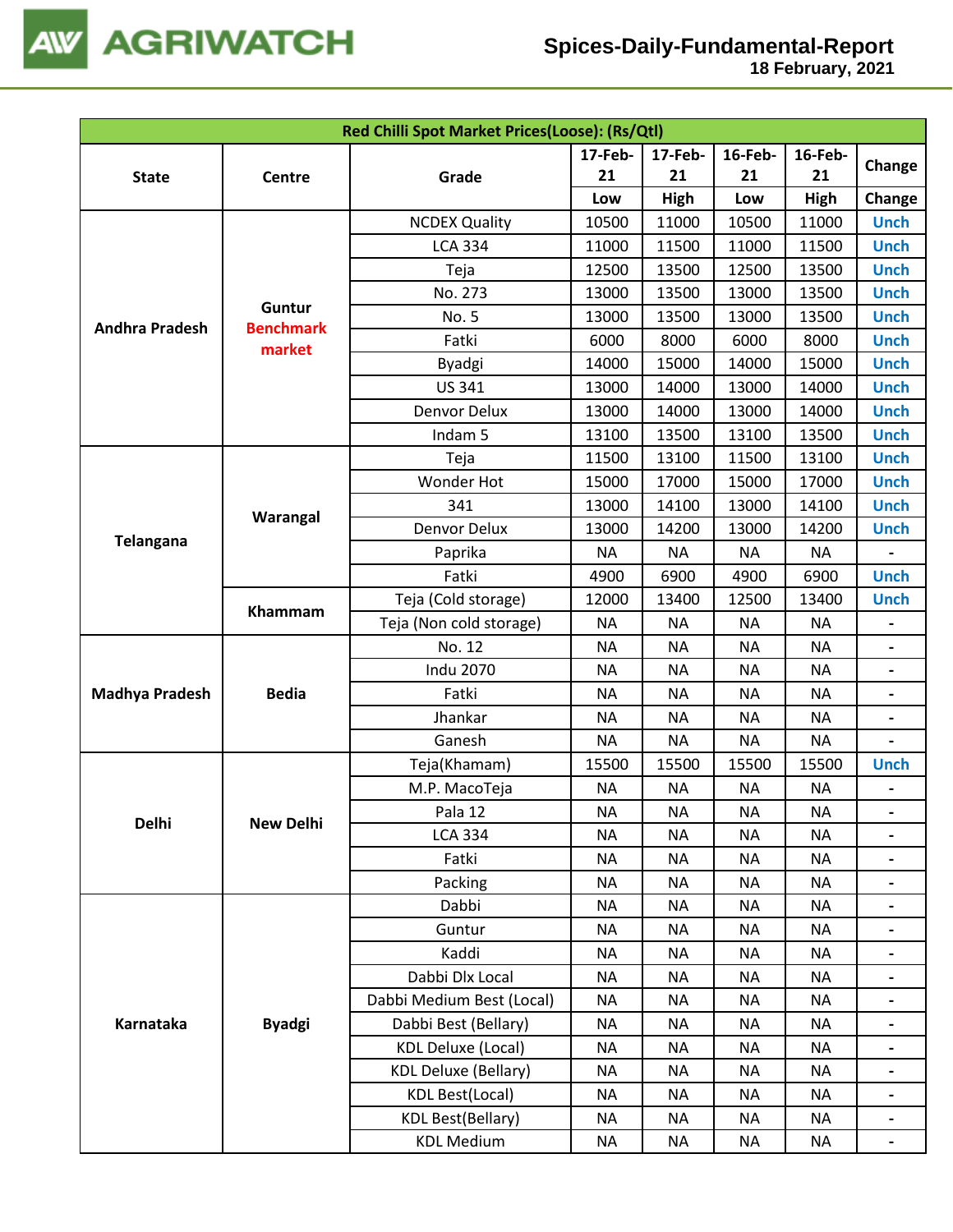

 **18 February, 2021**

|                                                                  |               | Denvor Deluxe                 | NA.       | <b>NA</b> | ΝA        | <b>NA</b> |             |
|------------------------------------------------------------------|---------------|-------------------------------|-----------|-----------|-----------|-----------|-------------|
|                                                                  |               | 2043                          | NА        | <b>NA</b> | <b>NA</b> | NA.       |             |
|                                                                  |               | 5531                          | NA.       | <b>NA</b> | <b>NA</b> | NA.       |             |
|                                                                  |               | C <sub>5</sub>                | NA.       | <b>NA</b> | ΝA        | NA.       |             |
|                                                                  |               | <b>KDL Fatki</b>              | NA.       | <b>NA</b> | <b>NA</b> | <b>NA</b> |             |
|                                                                  |               | Seed Fatki                    | ΝA        | <b>NA</b> | <b>NA</b> | NA.       |             |
| Arrivals & Off-take in bags (1 bag = 45 Kg), (1 bag = $38Kgs$ )* |               |                               |           |           |           |           |             |
|                                                                  |               |                               |           |           |           |           |             |
| <b>State</b>                                                     | <b>Centre</b> | <b>Parameter</b>              | 17-Feb-21 |           |           | 16-Feb-21 | Change      |
|                                                                  |               | Arrivals                      |           | 80000     |           | 80000     | <b>Unch</b> |
| <b>Andhra Pradesh</b>                                            | Guntur        | Off-take                      |           | 70000     |           | 70000     | <b>Unch</b> |
|                                                                  | Warangal      | Arrivals                      |           | 35000     |           | 40000     | $-5000$     |
| Telangana                                                        |               | Arrivals (Cold storage) *     |           | 20000     |           | 40000     | $-20000$    |
|                                                                  | Khammam       | Arrivals (Non cold storage) * |           | ΝA        |           | ΝA        |             |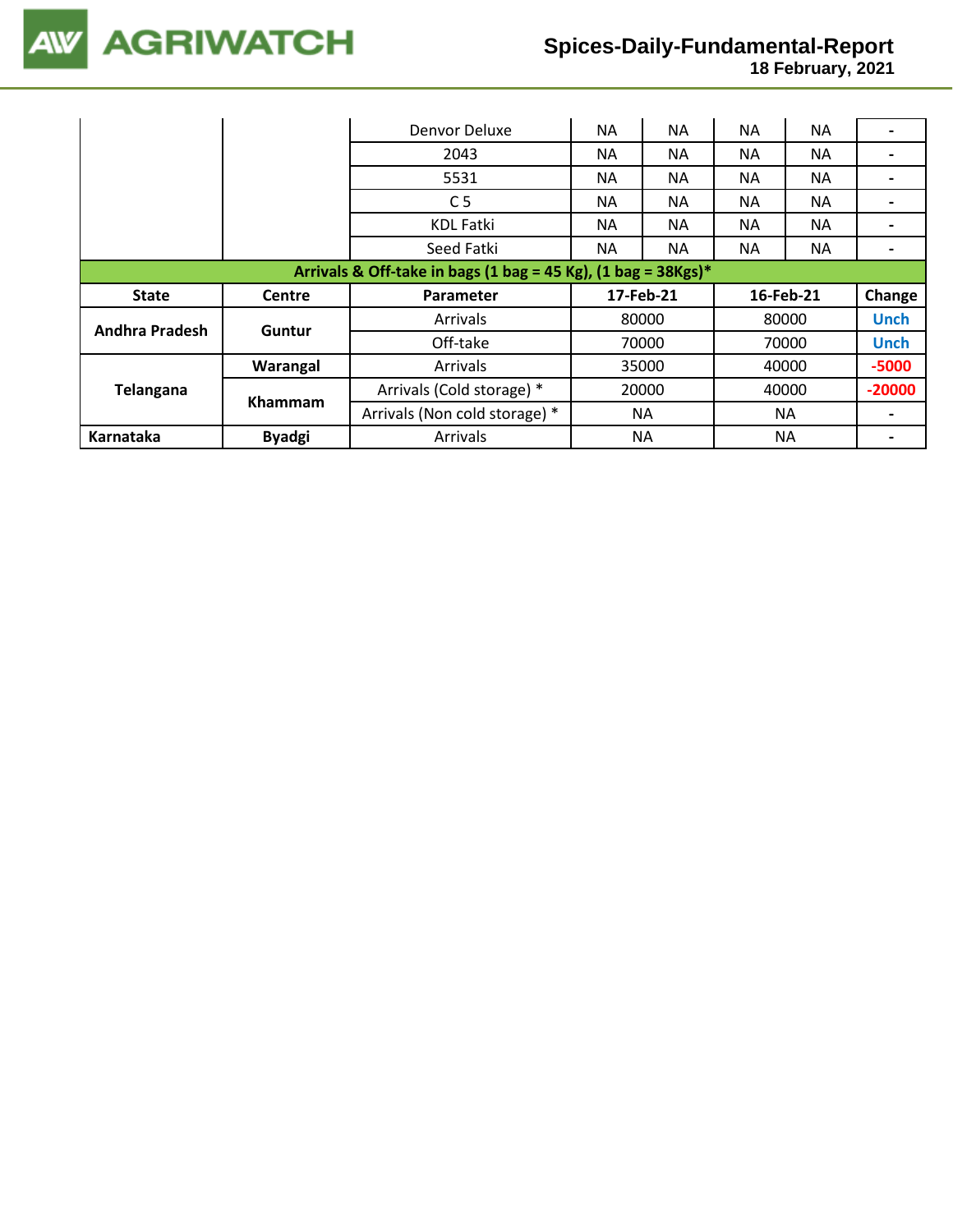

# **TURMERIC**

#### **Fundamentals: Today's Update:**

- Mixed sentiment witnessed in Turmeric spot market on Wednesday.
- Expected lower production current year supported the prices in the spot market.
- For 2021-22 marketing period, Agriwatch expected lower ending stocks (with increasing exports and domestic consumption) from last year, likely to support prices from current level.

- Lower supply reported as stockists were holding their stocks an expectation of further higher prices in coming days.
- New Turmeric crop supply reported at Nizamabad spot market with higher moisture content around 10 25%.
- The farmers plan on releasing their stocks only at higher prices and buyers are not active at those prices.
- *Agriwatch first estimates, Turmeric all India production for 2021-22 is estimated at 4.46 lakh MT. Last year's production was 4.53 lakh MT.*

| <b>Turmeric Spot Market Prices (Loose): (Rs/Qtl)</b> |                         |                          |           |           |                          |  |  |  |
|------------------------------------------------------|-------------------------|--------------------------|-----------|-----------|--------------------------|--|--|--|
| <b>State</b>                                         | Centre                  | Grade                    | 17-Feb-21 | 16-Feb-21 | Change                   |  |  |  |
|                                                      |                         | Nizam quality            | 7500      | 7500      | <b>Unch</b>              |  |  |  |
|                                                      | <b>Nizamabad</b>        | Double polish finger     | 8100      | 8100      | <b>Unch</b>              |  |  |  |
|                                                      | <b>Benchmark market</b> | Gattah (unpolished)      | 7300      | 7300      | <b>Unch</b>              |  |  |  |
| <b>Telangana</b>                                     |                         | Gattah (double polished) | 8100      | 8100      | <b>Unch</b>              |  |  |  |
|                                                      |                         | Finger                   | 7100      | 7200      | $-100$                   |  |  |  |
|                                                      | Warangal                | Round                    | 6400      | 6500      | $-100$                   |  |  |  |
|                                                      |                         | Finger                   | 8300      | 8300      | <b>Unch</b>              |  |  |  |
|                                                      | <b>Erode</b>            | Gattah                   | 7500      | 7500      | <b>Unch</b>              |  |  |  |
|                                                      |                         | Sellem                   | 9000      | 9000      | <b>Unch</b>              |  |  |  |
| <b>Tamil Nadu</b>                                    | Coimbatore              | <b>Bulb</b>              | <b>NA</b> | <b>NA</b> | $\overline{\phantom{0}}$ |  |  |  |
|                                                      |                         | Finger                   | <b>NA</b> | <b>NA</b> | $\overline{\phantom{a}}$ |  |  |  |
|                                                      | <b>Salem</b>            | <b>Bulb</b>              | <b>NA</b> | <b>NA</b> |                          |  |  |  |
|                                                      |                         | Finger                   | <b>NA</b> | <b>NA</b> |                          |  |  |  |
|                                                      |                         | <b>Bulb</b>              | 6900      | 6900      | <b>Unch</b>              |  |  |  |
| <b>Andhra Pradesh</b>                                |                         | Bilty                    | 7521      | 7521      | <b>Unch</b>              |  |  |  |
|                                                      | <b>Duggirala</b>        | Finger                   | 6900      | 6900      | <b>Unch</b>              |  |  |  |
|                                                      |                         | Bilty                    | 7521      | 7521      | <b>Unch</b>              |  |  |  |
|                                                      |                         | Rajpuri/Salem Finger     | 14100     | 13900     | 200                      |  |  |  |
| Maharashtra                                          | Sangli                  | Rajpuri Medium           | 10100     | 9900      | 200                      |  |  |  |
|                                                      |                         | DesiKadappa              | 8400      | 8200      | 200                      |  |  |  |
|                                                      | <b>Basmat</b>           | Salem Powder             | <b>NA</b> | <b>NA</b> |                          |  |  |  |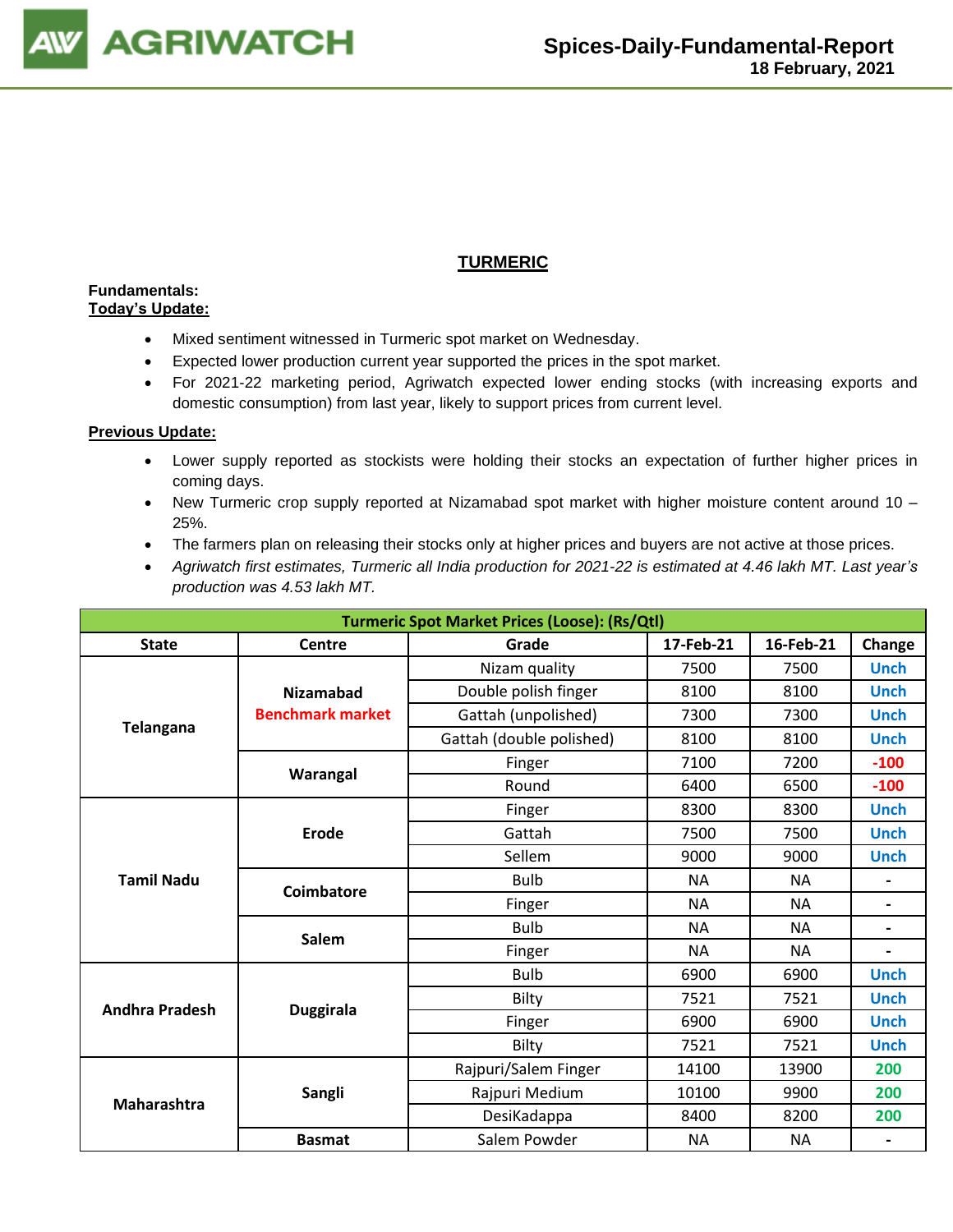

 **18 February, 2021**

|                       |                   | Mini Salem                                                                                      | <b>NA</b> | <b>NA</b> |                          |
|-----------------------|-------------------|-------------------------------------------------------------------------------------------------|-----------|-----------|--------------------------|
|                       |                   | Super Salem                                                                                     | <b>NA</b> | <b>NA</b> |                          |
|                       |                   | <b>Gattah Powder</b>                                                                            | <b>NA</b> | <b>NA</b> |                          |
|                       |                   | <b>Gattah Premium</b>                                                                           | <b>NA</b> | <b>NA</b> |                          |
|                       |                   | <b>Turmeric Finger Polished</b>                                                                 | 8500      | 8500      | <b>Unch</b>              |
|                       | <b>Nanded</b>     | <b>Turmeric Bulb Polished</b>                                                                   | 7700      | 8000      | $-300$                   |
|                       |                   | <b>Turmeric Mix</b>                                                                             | 7200      | 7500      | $-300$                   |
|                       |                   | Gattah                                                                                          | 8000      | 8000      | <b>Unch</b>              |
| <b>Delhi</b>          | <b>Delhi</b>      | Mini Salem                                                                                      | 9000      | 9000      | <b>Unch</b>              |
|                       |                   | Finger Single Polished                                                                          | 7500      | 7400      | 100                      |
|                       |                   | <b>Finger Double Polished</b>                                                                   | 9000      | 8000      | 1000                     |
| <b>State</b>          |                   | Arrival & Off-take in bags $*(1 \text{ bag} = 75 \text{ Kg}),\#(1 \text{ bag} = 60 \text{ Kg})$ |           |           |                          |
|                       | <b>Centre</b>     | Parameter                                                                                       | 17-Feb-21 | 16-Feb-21 | Change                   |
| <b>Telangana</b>      | <b>Nizamabad</b>  | <b>Arrival</b>                                                                                  | 18000     | 25000     | $-7000$                  |
|                       |                   | Off-take                                                                                        | 18000     | 25000     | $-7000$                  |
|                       | Warangal          | <b>Arrival</b>                                                                                  | <b>NA</b> | <b>NA</b> | $\overline{\phantom{a}}$ |
|                       | <b>Erode</b>      | <b>Arrival</b>                                                                                  | 3800      | 3000      | 800                      |
| <b>Tamil Nadu</b>     |                   | Off-take                                                                                        | 3800      | 3000      | 800                      |
|                       | <b>Coimbatore</b> | <b>Arrival</b>                                                                                  | <b>NA</b> | <b>NA</b> |                          |
|                       | Salem             | Arrival*                                                                                        | <b>NA</b> | <b>NA</b> | $\overline{\phantom{0}}$ |
| <b>Andhra Pradesh</b> | <b>Duggirala</b>  | Arrival*                                                                                        | <b>NA</b> | <b>NA</b> |                          |
|                       | Sangli            | Arrival#                                                                                        | 10000     | 8000      | 2000                     |
| Maharashtra           | <b>Basmat</b>     | Arrival*                                                                                        | <b>NA</b> | <b>NA</b> |                          |
|                       | <b>Nanded</b>     | <b>Arrival</b>                                                                                  | 700       | 800       | $-100$                   |
|                       |                   |                                                                                                 |           |           | Arrival * Qtl            |

## **NCDEX-FUTURES MARKET**

| <b>Turmeric</b> |                          |      |      |      |                          |               |                          |       |           |
|-----------------|--------------------------|------|------|------|--------------------------|---------------|--------------------------|-------|-----------|
| <b>Contract</b> | +/-\$                    | Open | High | Low  | <b>Close</b>             | <b>Volume</b> | Vol. Change              | Οl    | OI Change |
| Apr-21          | $-128$                   | 7496 | 7588 | 7302 | 7316.00                  | 6.270         | 1,240                    | 8.165 | -85       |
| <b>May-21</b>   | $-158$                   | 7544 | 7600 | 7370 | 7370.00                  | 585           | 180                      | 940   | 100       |
| <b>Jun-21</b>   | $\overline{\phantom{a}}$ |      |      |      | $\overline{\phantom{a}}$ | ۰             | $\overline{\phantom{a}}$ |       |           |

| <b>Spread</b> | Apr-21 | <b>May-21</b> | <b>Jun-21</b> |
|---------------|--------|---------------|---------------|
| <b>Basis</b>  | 184    |               |               |
| Apr-21        |        | 54            |               |
| May-21        |        |               |               |

NB: Spot prices used for spread calculation is basis Nizamabad for Nizam grade. Basis = Spot prices– Near month futures.

#### **NCDEX- STOCK POSITION**

| <b>Stocks</b>    | <b>Demat</b> | <b>In-Process</b> | Total      |
|------------------|--------------|-------------------|------------|
|                  | 17.02.2021   | 17.02.2021        | 17.02.2021 |
| <b>Sangli</b>    | 415          |                   | 415        |
| <b>Erode</b>     | $- -$        | $- -$             | $- -$      |
| <b>Nizamabad</b> | $- -$        | $- -$             | $- -$      |
| Warangal         | $- -$        | $- -$             | $- -$      |
| (①               |              |                   |            |

(**Quantity in MT)**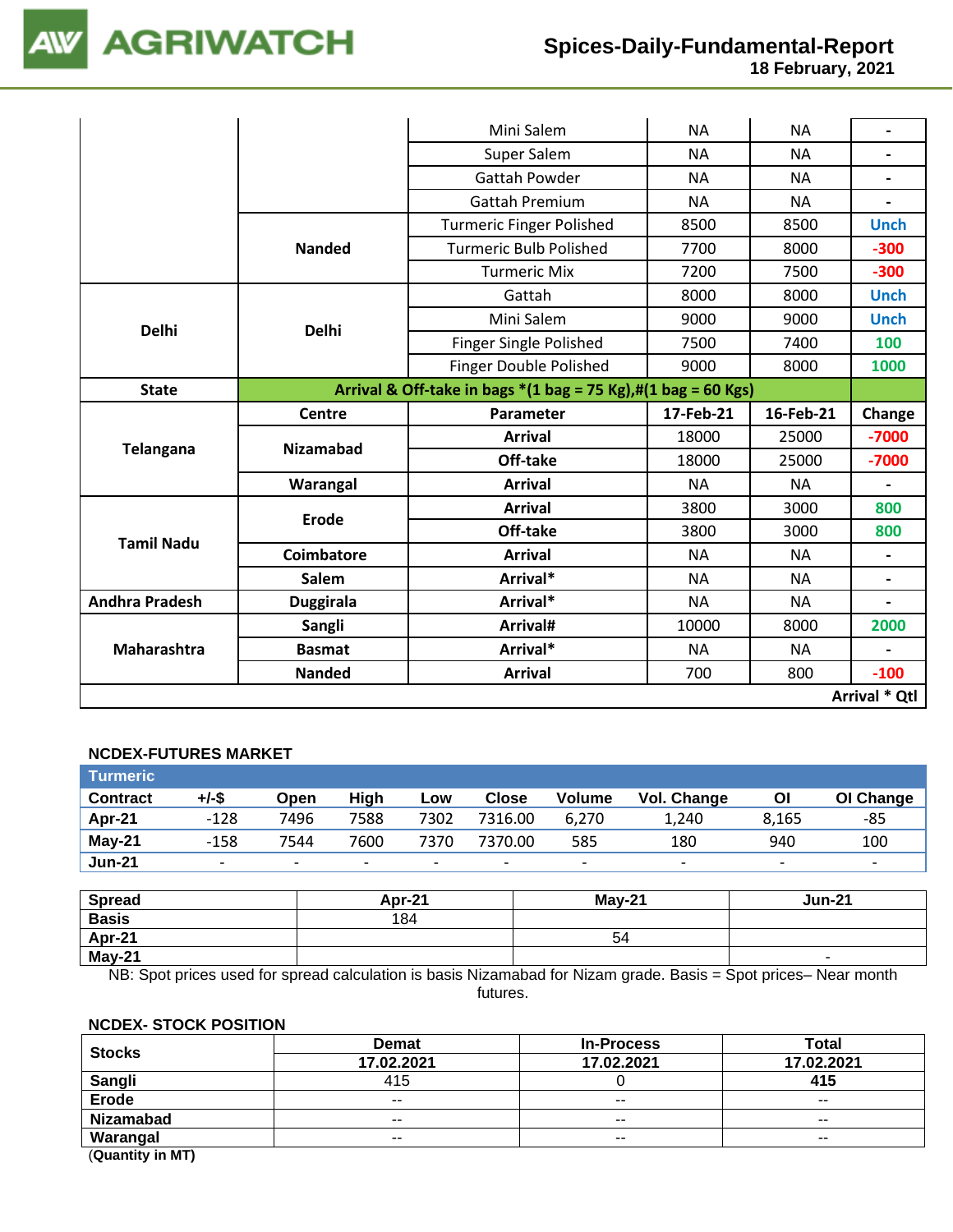## **NCDEX Turmeric EED Wise Stock Position (Qty in MT) on 16 th Feb, 2021**

| <b>EED</b>   | <b>Sangli</b><br>(DesiCuddapah) | <b>Sangli</b><br>(Rajapore) | <b>Nizamabad</b>         | <b>Nizamabad</b><br>(Farmer Polished) | <b>Basmat</b><br>(Salem) | <b>Total</b> |
|--------------|---------------------------------|-----------------------------|--------------------------|---------------------------------------|--------------------------|--------------|
| $- -$        |                                 | $\overline{\phantom{a}}$    |                          |                                       | ۰                        | ۰            |
| 10-Aug-21    | 346                             | $\overline{\phantom{a}}$    | $\overline{\phantom{a}}$ | $\overline{\phantom{a}}$              | $\overline{\phantom{a}}$ | 346          |
| <b>Total</b> | $\sim$                          | $\sim$                      | $\sim$                   | $\sim$                                | $- -$                    | $\sim$       |

**\*EDD** – Exchange Deliverable Date

# **BLACK PEPPER**

# **Fundamentals:**

#### **Today's Update:**

- Steady sentiment witnessed in pepper market on Wednesday.
- As on 17th February, new pepper 500 G/L traded at Rs.31,500/-qtl, steady from previous day.

- Vietnam pepper prices went sideways. Currently, the lowest purchasing level is 50,500 VND / kg in Gia Lai province. Next is Dong Nai province with 51,000 VND / kg. The remaining localities traded stably in the range from 51,500 to 53,000 VND / kg.
- According to statistics from the General Department of Customs Vietnam, Vietnam's pepper exports in 2020 will reach 285.3 thousand tons, worth \$ 660.57 million, up 0.4% in volume, but down 7.5%. in value compared to 2019.
- In December alone, pepper exports reached 20.74 thousand tons, worth 57.4 million USD, down 9.5% in volume and 5.1% in value compared to November 2020, compared to November 2020. with December 2019, up 24.5% in volume and 42.9% in value.
- Indian pepper growers are becoming wary of growing imports from other pepper producing countries, especially Sri Lanka. According to the report, compared with 21,518 tons in 2019, the total volume of pepper imported from other countries to India increased by 2.56% to 22,071 tons in 2020.
- Particularly for Sri Lanka, shipments from the island nation reached 4,017 tons by 2020, up 30% from 3,014 tons in the previous year.
- Agriwatch estimate, pepper production in current year (2020) 65,000 tons which will be higher than last year (2019) 45,000 tons.
- As per trade sources, the total pepper output in the 2019-2020 crop year is estimated at 558,000 tons, still significantly higher than the total consumption demand of 496,000 tons.

| <b>Black Pepper Spot Market Prices (Loose): (Rs/Qtl)</b> |                                                     |                                        |           |           |             |  |  |  |  |
|----------------------------------------------------------|-----------------------------------------------------|----------------------------------------|-----------|-----------|-------------|--|--|--|--|
| <b>State</b>                                             | 17-Feb-21<br>16-Feb-21<br>Change<br>Centre<br>Grade |                                        |           |           |             |  |  |  |  |
| Kerala                                                   | Kochi Benchmark market                              | Ungarbled                              | 32500     | 32500     | <b>Unch</b> |  |  |  |  |
|                                                          |                                                     | Garbled                                | 34500     | 34500     | <b>Unch</b> |  |  |  |  |
| Karnataka                                                | Chikkamagaluru                                      | Ungarbled                              | 32500     | 32500     | <b>Unch</b> |  |  |  |  |
| <b>Delhi</b>                                             | <b>New Delhi</b>                                    | Unpolished                             | 37000     | 37000     | <b>Unch</b> |  |  |  |  |
|                                                          |                                                     | Number 11.5                            | <b>NA</b> | <b>NA</b> |             |  |  |  |  |
|                                                          |                                                     | <b>Arrivals &amp; Off-take in Tons</b> |           |           |             |  |  |  |  |
| <b>State</b>                                             | Centre                                              | Parameter                              | 17-Feb-21 | 16-Feb-21 | Change      |  |  |  |  |
| Kerala                                                   | Kochi                                               | Arrivals                               | 5         | 18        | $-13$       |  |  |  |  |
|                                                          |                                                     | Off-take                               | 5         | 18        | $-13$       |  |  |  |  |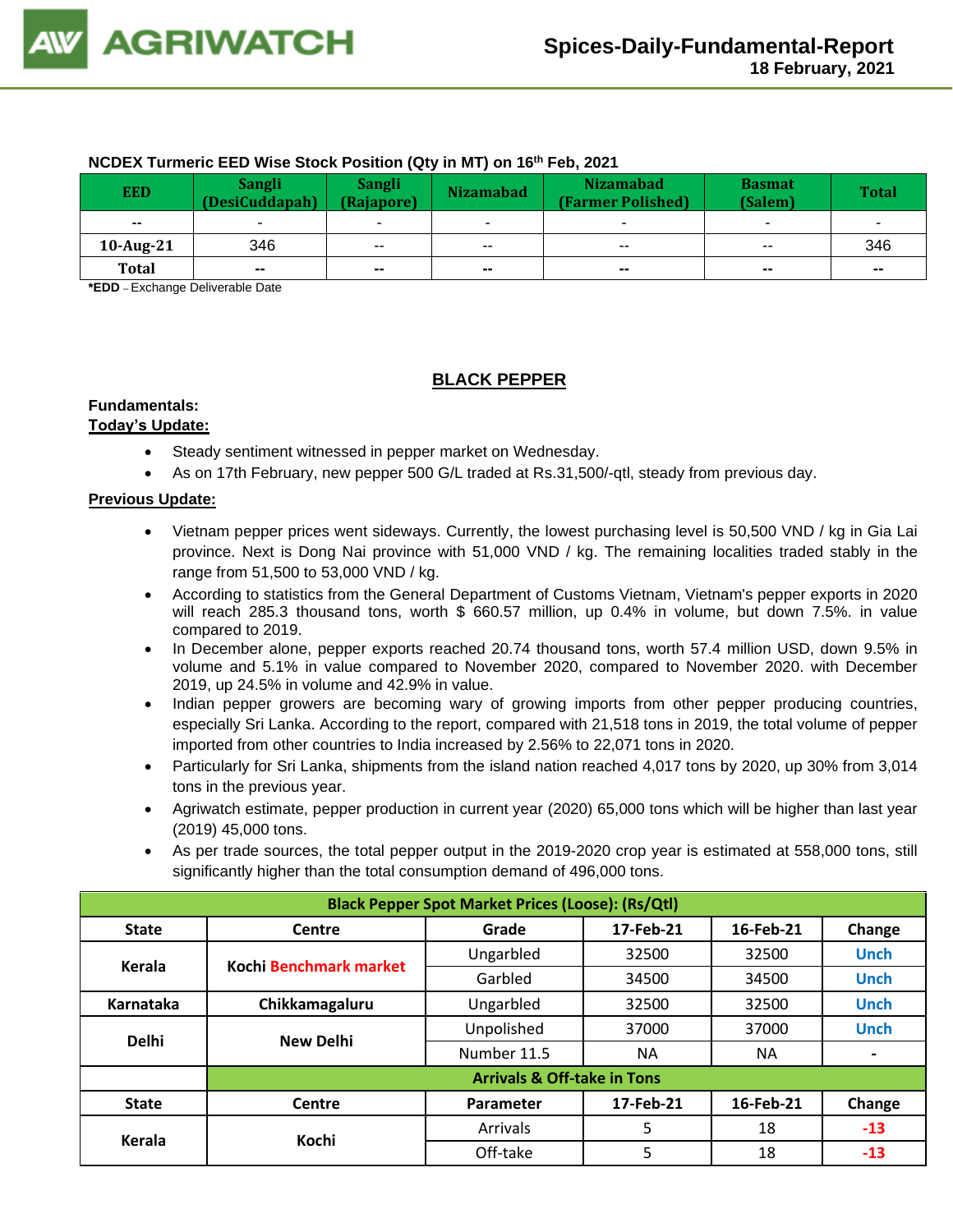| <b>Black Pepper FOB Prices (USD/MT)</b> |                                  |                          |                                           |                                            |                                        |                              |  |  |
|-----------------------------------------|----------------------------------|--------------------------|-------------------------------------------|--------------------------------------------|----------------------------------------|------------------------------|--|--|
| <b>Date</b>                             | <b>Brazil</b><br><b>ASTA 570</b> | ex Kochi<br>(India) ASTA | Lampung<br>(Indonesia)<br><b>ASTA 570</b> | Kuching (Sarawak,<br><b>Malaysia) ASTA</b> | <b>Ho Chi Minh</b><br>(Vietnam) 500g/l | Ho Chi<br><b>Minh 550g/l</b> |  |  |
| 05/02/21                                | 2800                             | 4733                     | 2928                                      | 3850                                       | 2905                                   | 2986                         |  |  |
| 08/02/21                                | 2800                             | 4735                     | 2941                                      | 3850                                       | 2905                                   | 2986                         |  |  |
| 09/02/21                                | 2800                             | 4733                     | 2941                                      | 3850                                       | 2905                                   | 2986                         |  |  |
| 10/02/21                                | 2800                             | 4736                     | 2943                                      | 3850                                       | 2905                                   | 2986                         |  |  |
| 11/02/21                                | 2800                             | 4740                     | 2939                                      | 3850                                       | 2905                                   | 2986                         |  |  |
| 12/02/21                                | 2800                             | 4739                     |                                           |                                            |                                        | ٠                            |  |  |
| 15/02/21                                | 2800                             |                          | 2993                                      | 3850                                       | ۰                                      | ۰                            |  |  |
| 16/02/21                                | 2800                             |                          | 3009                                      | 3850                                       | ۰                                      |                              |  |  |

# **JEERA (CUMIN SEED)**

#### **Fundamentals: Today's Update:**

- Overall steady to firm sentiment witnessed in Jeera spot market on Wednesday.
- Buyers reported active at lower prices level. Export demand continuing at Unjha spot market.

- Jeera traded till now in Gujarat in major market like Unjha, Rajkot, Patan, Dhrol, Gondal around 89 91%.
- In Rajasthan Jodhpur, Nagaur- Harvesting has been completed, 88 90% traded, balance produce is in farmer's hand.
- In Unjha benchmark market new crop supply reported at around 2,800 2,900 bags on an average daily basis.
- *As per Agriwatch first production estimate, Jeera production for 2021-22 (marketing period) is estimated at 391,801 MT (around 71 lakh bags each of 55 kg) compared to last year's 451,451 MT (82 lakh bags).*
- Jeera sowing finished in Gujarat and Rajasthan growing regions, current year area likely to go down by 15 20% due to lower prices.

| Jeera (Cumin Seed) Spot Market Prices (Loose): (Rs/Qtl) |                           |                            |           |           |                |  |  |  |
|---------------------------------------------------------|---------------------------|----------------------------|-----------|-----------|----------------|--|--|--|
| <b>State</b>                                            | <b>Centre</b>             | Grade                      | 17-Feb-21 | 16-Feb-21 | Change         |  |  |  |
|                                                         |                           | Local                      | 12500     | Closed    |                |  |  |  |
|                                                         | Unjha Benchmark<br>market | <b>NCDEX Quality</b>       | 13900     | Closed    | $\blacksquare$ |  |  |  |
|                                                         |                           | Poojari type / Machine Cut | 14800     | Closed    |                |  |  |  |
|                                                         |                           | 1% Singapore               | 13250     | 12950     | 300            |  |  |  |
|                                                         |                           | 2% Singapore               | 13000     | 12700     | 300            |  |  |  |
| Gujarat                                                 | <b>Mundra Port (FoR)</b>  | 1 % European               | 13750     | 13450     | 300            |  |  |  |
|                                                         |                           | 2% European                | 13500     | 13200     | 300            |  |  |  |
|                                                         | Rajkot                    | Local                      | 13875     | 13375     | 500            |  |  |  |
|                                                         | Patan                     | Local                      | NA.       | Closed    |                |  |  |  |
|                                                         | <b>Dhrol</b>              | Local                      | <b>NA</b> | 11850     |                |  |  |  |
|                                                         | Gondal                    | Local                      | 13800     | 14000     | $-200$         |  |  |  |
|                                                         | Jodhpur                   | Local                      | 12800     | 12800     | <b>Unch</b>    |  |  |  |
| Rajasthan                                               | <b>Merta City</b>         | Local                      | 13500     | 13000     | 500            |  |  |  |
|                                                         | <b>Nagaur</b>             | Local                      | <b>NA</b> | NA        |                |  |  |  |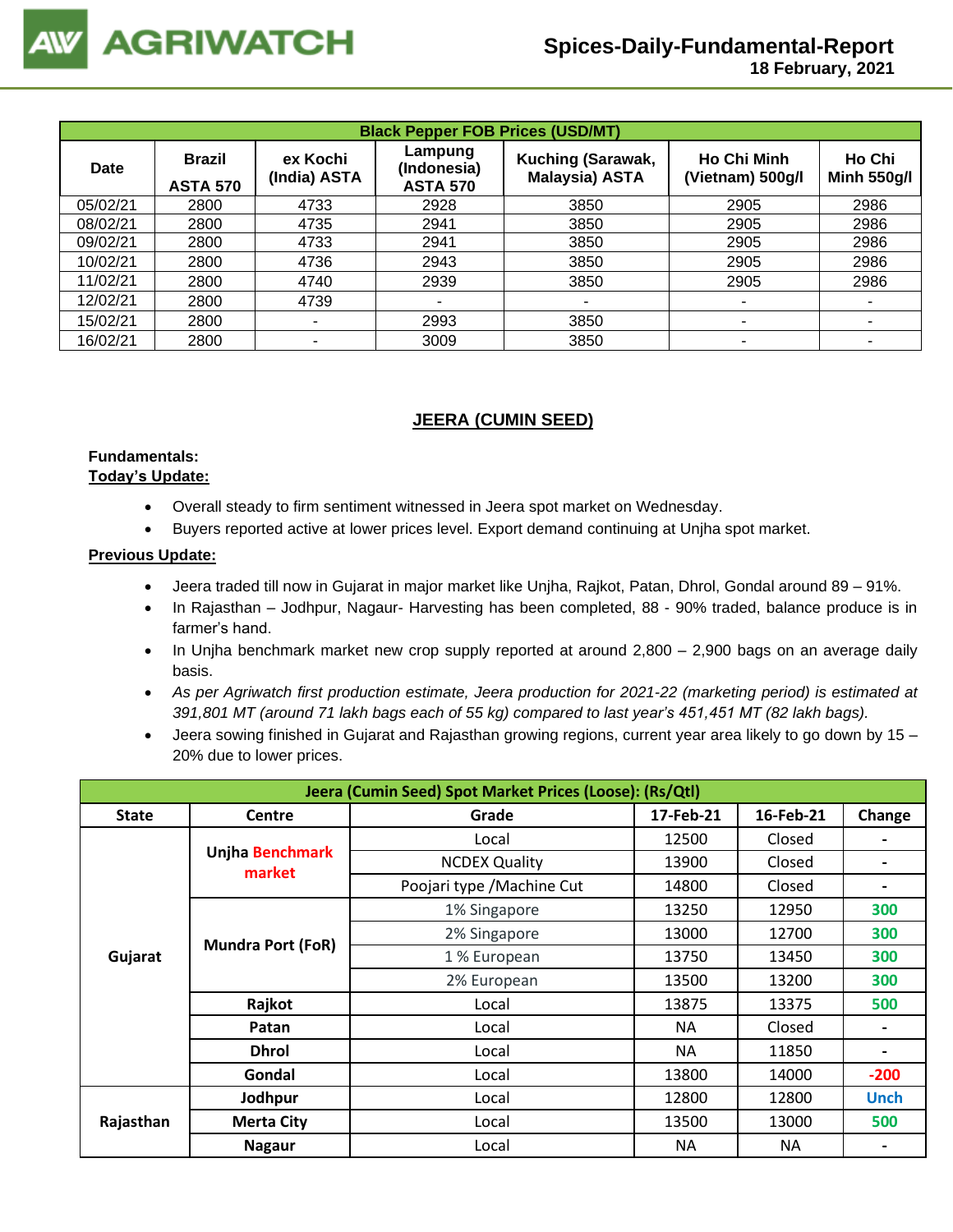**18 February, 2021**

|                                            | <b>Anandpur Kalu</b> | Local                      | 13000     | 13000     | <b>Unch</b>   |  |
|--------------------------------------------|----------------------|----------------------------|-----------|-----------|---------------|--|
| <b>Delhi</b>                               |                      | Ganesh                     | 14000     | 14000     | <b>Unch</b>   |  |
|                                            | <b>New Delhi</b>     | Poojari type / Machine Cut | 15400     | 15400     | <b>Unch</b>   |  |
| Arrival & Off-take in bags (1 bag = 55 kg) |                      |                            |           |           |               |  |
| <b>State</b>                               | <b>Centre</b>        | Parameter                  | 17-Feb-21 | 16-Feb-21 | Change        |  |
|                                            |                      | Arrival                    | 2000      | Closed    |               |  |
|                                            | Unjha                | Off-take                   | 2000      | Closed    | Ξ.            |  |
|                                            | Rajkot               | Arrival*                   | 600       | 600       | <b>Unch</b>   |  |
| Gujarat                                    | Patan                | Arrival*                   | <b>NA</b> | Closed    |               |  |
|                                            | <b>Dhrol</b>         | Arrival*                   | NA        | 15        |               |  |
|                                            | Gondal               | Arrival                    | 1600      | 1300      | 300           |  |
|                                            | Jodhpur              | Arrival                    | 400       | 400       | <b>Unch</b>   |  |
|                                            | <b>Merta City</b>    | Arrival                    | 1500      | 400       | 1100          |  |
| Rajasthan                                  | <b>Nagaur</b>        | Arrival                    | NA.       | NA        |               |  |
|                                            | <b>Anandpur Kalu</b> | Arrival                    | 50        | 50        | <b>Unch</b>   |  |
|                                            |                      |                            |           |           | Arrival * Qtl |  |

### **NCDEX-FUTURES MARKET**

| <b>Jeera (Cumin Seed)</b> |        |       |       |       |       |               |             |       |           |  |
|---------------------------|--------|-------|-------|-------|-------|---------------|-------------|-------|-----------|--|
| <b>Contract</b>           | +/-\$  | Open  | High  | Low   | Close | <b>Volume</b> | Vol. Change | Οl    | OI Change |  |
| Mar-21                    | $-140$ | 13750 | 13900 | 13615 | 13635 | 345           | $-279$      | 1,254 | 51        |  |
| Apr-21                    | -85    | 13650 | 13800 | 13575 | 13605 | 444           | $-150$      | 1.644 | 108       |  |
| May-21                    |        | 13665 | 13680 | 13650 | 13665 |               | -15         |       |           |  |

| <b>Spread</b> | <b>Mar-21</b> | Apr-21 | $May-21$ |
|---------------|---------------|--------|----------|
| <b>Basis</b>  | 265           |        |          |
| Mar-21        |               | $-30$  |          |
| Apr-21        |               |        | 60       |

NB: Spread was done by taking Spot prices at Unjha or NCDEX Quality. Basis = Spot prices– Near month futures.

#### **NCDEX- STOCK POSITION**

| <b>Stocks</b> | <b>Demat</b>             | <b>In-Process</b>    | Total                    |
|---------------|--------------------------|----------------------|--------------------------|
|               | 16.02.2021               | 16.02.2021<br>$\sim$ | 16.02.2021               |
| Jodhpur       | $- -$                    |                      | $\overline{\phantom{a}}$ |
| Unjha         | $\overline{\phantom{a}}$ |                      | $\blacksquare$           |
| (n1N)         |                          |                      |                          |

(**Quantity in MT)**

#### **NCDEX Jeera (Cumin Seed) EED Wise Stock Position Qty in MT on 16th Feb, 2021**

| EED                                                                                     |       | <b>Maiha</b> | Total  |
|-----------------------------------------------------------------------------------------|-------|--------------|--------|
| 10- Feb-21                                                                              | $- -$ | $- -$        | $- -$  |
| <b>Total</b>                                                                            | $- -$ | --           | $\sim$ |
| $\mathbf{r} = \mathbf{r} \cdot \mathbf{r}$<br>$\sim$ $\sim$<br>$\cdots$ $\sim$ $\cdots$ |       |              |        |

**\*EDD** – Exchange Deliverable Date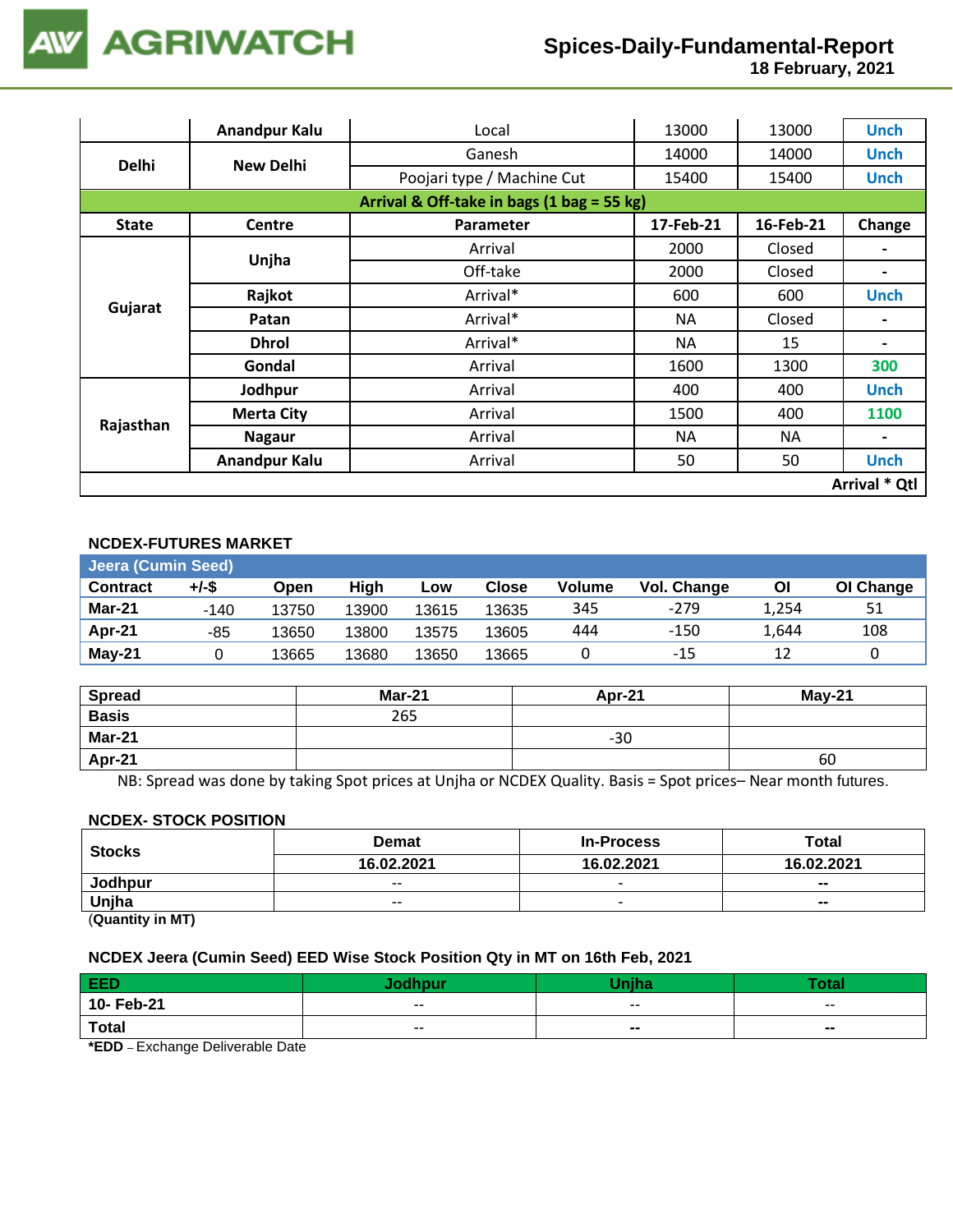

# **CARDAMOM**

#### **Fundamentals**

#### **Today's Update:**

• Steady to range bound sentiments witnessed in Cardamom spot market on Wednesday.

- Buyers reported active in the spot market due to good domestic (20% reported increased) and international demand.
- Cardamom crop reported damaged in Guatemala so international demand shifted to India supported the prices.
- New Cardamom supply continued to the market. Current year Cardamom production likely to go up due to favourable weather condition in Kerala and Tamil Nadu put cap on prices from higher levels.
- Agriwatch estimates for 2020-21, India's Cardamom production would be around 22,000 23,000 MT, due to favourable weather conditions. Last year it was 19,000 – 20,000 MT.

| <b>Small Cardamom Spot Market Prices (Loose): (Rs/Kg)</b> |                         |                                                                                                                                                                                                                                                                                                                                             |                          |           |                          |  |  |  |
|-----------------------------------------------------------|-------------------------|---------------------------------------------------------------------------------------------------------------------------------------------------------------------------------------------------------------------------------------------------------------------------------------------------------------------------------------------|--------------------------|-----------|--------------------------|--|--|--|
| <b>State</b>                                              |                         |                                                                                                                                                                                                                                                                                                                                             | 17-Feb-21                | 16-Feb-21 | Change                   |  |  |  |
| Kerala                                                    | <b>Kumily Benchmark</b> | <b>Max price</b>                                                                                                                                                                                                                                                                                                                            | 1854                     | 1840      | 14                       |  |  |  |
|                                                           | market                  | Avg. Price                                                                                                                                                                                                                                                                                                                                  | 1354                     | 1384      | $-29$                    |  |  |  |
|                                                           |                         | <b>Medium</b>                                                                                                                                                                                                                                                                                                                               | 1500                     | 1500      | <b>Unch</b>              |  |  |  |
|                                                           |                         | 6.5 (Bold)                                                                                                                                                                                                                                                                                                                                  | 1600                     | 1600      | <b>Unch</b>              |  |  |  |
| <b>Delhi</b>                                              | <b>New Delhi</b>        | 7 (Bold)                                                                                                                                                                                                                                                                                                                                    | 1750                     | 1750      | <b>Unch</b>              |  |  |  |
|                                                           |                         | 7.5 (Bold)                                                                                                                                                                                                                                                                                                                                  | 1900                     | 1900      | <b>Unch</b>              |  |  |  |
|                                                           |                         | 8 (Bold)                                                                                                                                                                                                                                                                                                                                    | 2200                     | 2200      | <b>Unch</b>              |  |  |  |
|                                                           |                         |                                                                                                                                                                                                                                                                                                                                             |                          |           |                          |  |  |  |
|                                                           | Singtam                 | <b>Badadana</b>                                                                                                                                                                                                                                                                                                                             | <b>NA</b>                | <b>NA</b> | $\blacksquare$           |  |  |  |
| <b>Sikkim</b>                                             | Singtam                 | Chotadana                                                                                                                                                                                                                                                                                                                                   | <b>NA</b>                | <b>NA</b> |                          |  |  |  |
|                                                           | Gangtok                 | <b>Badadana</b>                                                                                                                                                                                                                                                                                                                             | <b>NA</b>                | <b>NA</b> | $\overline{\phantom{0}}$ |  |  |  |
|                                                           | Gangtok                 | <b>Auction Price</b><br>Large Cardamom Spot Market Prices: (Rs/Kg)<br>Chotadana<br><b>NA</b><br><b>NA</b><br><b>Badadana</b><br><b>NA</b><br><b>NA</b><br>Chotadana<br><b>NA</b><br><b>NA</b><br><b>Arrival &amp; Off-take in Kg</b><br>16-Feb-21<br>17-Feb-21<br>Centre<br><b>Arrivals</b><br>43138<br>43565<br>Off-take<br>40457<br>41593 | $\overline{\phantom{0}}$ |           |                          |  |  |  |
|                                                           | <b>Siliguri</b>         |                                                                                                                                                                                                                                                                                                                                             |                          |           |                          |  |  |  |
| <b>West Bengal</b>                                        | <b>Siliguri</b>         |                                                                                                                                                                                                                                                                                                                                             |                          |           | $\overline{\phantom{0}}$ |  |  |  |
|                                                           |                         |                                                                                                                                                                                                                                                                                                                                             |                          |           |                          |  |  |  |
| <b>State</b>                                              | Parameter               |                                                                                                                                                                                                                                                                                                                                             |                          |           | Change                   |  |  |  |
| Kerala                                                    |                         |                                                                                                                                                                                                                                                                                                                                             |                          |           | $-427$                   |  |  |  |
|                                                           | <b>Kumily</b>           |                                                                                                                                                                                                                                                                                                                                             |                          |           | $-1136$                  |  |  |  |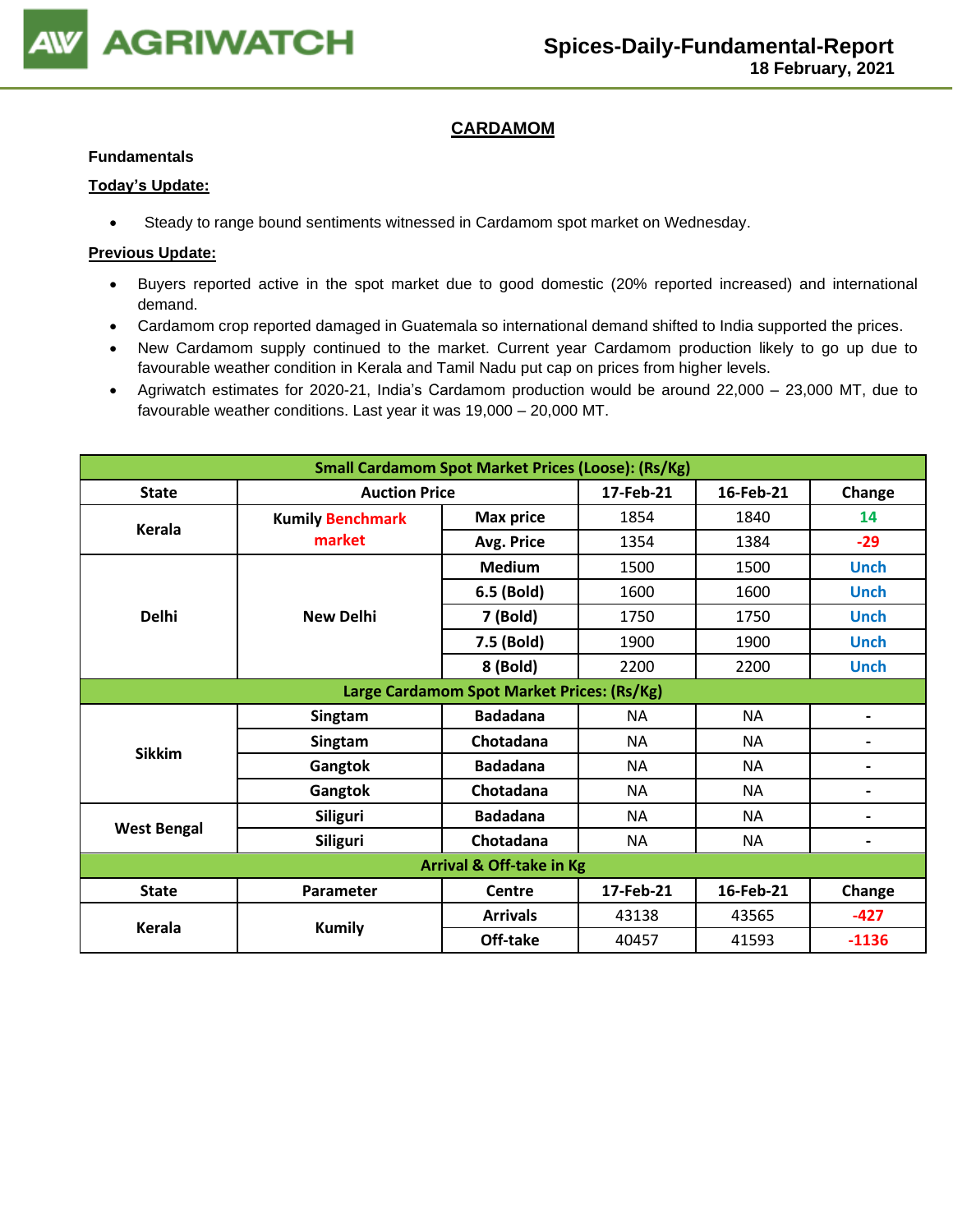

#### **MCX-FUTURES MARKET**

| <b>Cardamom</b> |          |                          |       |                          |              |                          |                    |       |           |
|-----------------|----------|--------------------------|-------|--------------------------|--------------|--------------------------|--------------------|-------|-----------|
| <b>Contract</b> | $+/-$ \$ | Open                     | High  | Low                      | <b>Close</b> | Volume                   | <b>Vol. Change</b> | ΟI    | OI Change |
| <b>Feb-21</b>   | $- -$    | $\overline{\phantom{m}}$ | $- -$ | $\overline{\phantom{a}}$ | $- -$        | $- -$                    | $- -$              | $- -$ | $- -$     |
| <b>Mar-21</b>   | $- -$    | $- -$                    | --    | $\overline{\phantom{a}}$ | $- -$        | $- -$                    | $- -$              | $- -$ | $- -$     |
| Apr-21          | $-$      | $-$                      | $- -$ | $-$                      | $-$          | $\overline{\phantom{a}}$ | $- -$              | $- -$ | $- -$     |

| Spread        | <b>Feb-21</b>            | <b>Mar-21</b>            | April-21                 |
|---------------|--------------------------|--------------------------|--------------------------|
| <b>Basis</b>  | $\overline{\phantom{a}}$ | $\overline{\phantom{a}}$ | $\overline{\phantom{a}}$ |
| <b>Feb-21</b> | $\overline{\phantom{a}}$ | $-$                      | $\sim$                   |
| <b>Mar-21</b> | $\overline{\phantom{a}}$ | $- -$                    | $- -$                    |

NB: Spread was done by taking Spot prices of Average quality prices. Basis = Spot prices– Near month futures.

#### **MCX- STOCK POSITION**

| <b>Stocks</b> | <b>Demat</b>             | <b>In-Process</b>        | Total                    |
|---------------|--------------------------|--------------------------|--------------------------|
|               | 16.02.2021               | 16.02.2021               | 16.02.2021               |
| Vandanmedu    | $\overline{\phantom{0}}$ | $\overline{\phantom{0}}$ | $\overline{\phantom{0}}$ |
| T.N.(Bodi)    | $- -$                    | $\sim$ $\sim$            | $-$                      |
|               |                          |                          |                          |

(**Quantity in MT)**

#### **MCX Cardamom EED Wise Stock Position Qty in MT on 16th Feb, 2021**

| ъ<br>-15                 | Vandanmedu <sup> </sup> | (Bodi). | –<br><b>otal</b> |
|--------------------------|-------------------------|---------|------------------|
| --                       | $- -$                   | $- -$   | $- -$            |
| $\overline{\phantom{a}}$ | $- -$                   | $- -$   | $- -$            |

**\*EDD** – Exchange Deliverable Date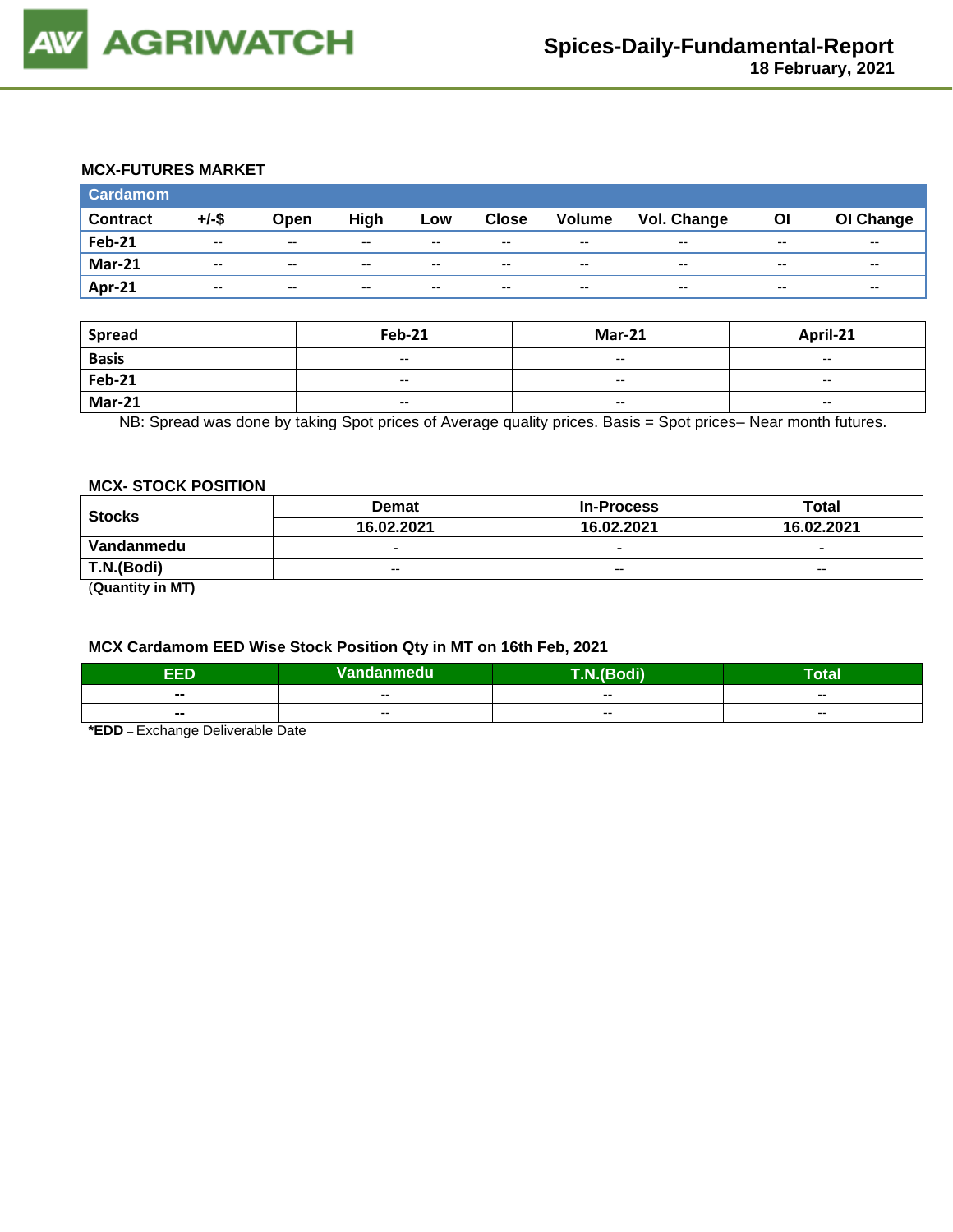

# **CORIANDER SEED**

# **Fundamentals:**

## **Today's Update:**

• Steady sentiment witnessed in Coriander spot market on Wednesday.

- *As per Agriwatch first production estimate, Coriander production for 2021-22 (marketing year) is estimated at 342,435 MT (85 lakh bags) compared to last year's 352,316 MT (88 lakh bags, 1 bag = 40 kg).*
- Coriander sowing finished in Rajasthan, Madhya Pradesh and Gujarat growing regions. As per trade information, area may go down in MP and Rajasthan, however in Gujarat sowing area reported higher.
- We expect 2021-22 marketing year likely to be good for Coriander.
- Buyers are likely to be active at the current level or may wait for some correction, to go for active buying as ending stocks slowly come down.
- As per Agriwatch final production estimate, Coriander production for 2020-21 (marketing period) is estimated at  $352,316$  MT (88 lakh bags) compared to previous year's 268,957 MT (67 lakh bags, 1 bag = 40 kg).
- *Though carryover stocks reported higher current year but ending stocks (AW estimate) for 2019-20 will be less compared to last three years likely to support Coriander prices in new season from lower levels.*

| <b>Coriander Spot Market Prices (Loose): (Rs/Qtl)</b> |                       |               |           |           |                              |  |  |  |
|-------------------------------------------------------|-----------------------|---------------|-----------|-----------|------------------------------|--|--|--|
| <b>State</b>                                          | Centre                | Grade (New)   | 17-Feb-21 | 16-Feb-21 | Change                       |  |  |  |
|                                                       |                       | Eagle         | 5600      | Closed    |                              |  |  |  |
|                                                       | <b>Kota Benchmark</b> | Eagle(Split)  | 6000      | Closed    | $\overline{\phantom{a}}$     |  |  |  |
|                                                       | market                | Badami        | 5400      | Closed    | $\overline{\phantom{a}}$     |  |  |  |
|                                                       |                       | Badami(Split) | 5800      | Closed    | $\qquad \qquad \blacksquare$ |  |  |  |
|                                                       |                       | Eagle         | 5500      | Closed    | $\overline{\phantom{a}}$     |  |  |  |
|                                                       |                       | Eagle(Split)  | 5500      | Closed    | $\overline{\phantom{a}}$     |  |  |  |
|                                                       | Ramganj               | Badami        | 5300      | Closed    | $\overline{\phantom{0}}$     |  |  |  |
| Rajasthan                                             |                       | Badami(Split) | 5300      | Closed    | $\overline{\phantom{a}}$     |  |  |  |
|                                                       |                       | Scooter       | 6800      | Closed    |                              |  |  |  |
|                                                       | <b>Baran</b>          | Eagle         | 5200      | 5200      | <b>Unch</b>                  |  |  |  |
|                                                       |                       | Badami        | 5000      | 5000      | <b>Unch</b>                  |  |  |  |
|                                                       |                       | Eagle         | 5300      | Closed    |                              |  |  |  |
|                                                       | <b>Bhawani</b>        | Badami        | 5200      | Closed    | $\blacksquare$               |  |  |  |
|                                                       |                       | Scooter       | 5500      | Closed    | $\blacksquare$               |  |  |  |
|                                                       |                       | Double Paroot | <b>NA</b> | Closed    | $\overline{\phantom{a}}$     |  |  |  |
|                                                       |                       | Badami        | 5500      | 5500      | <b>Unch</b>                  |  |  |  |
|                                                       | Guna                  | Eagle         | 5800      | 5800      | <b>Unch</b>                  |  |  |  |
| <b>Madhya Pradesh</b>                                 |                       | Scooter       | 6500      | 6500      | <b>Unch</b>                  |  |  |  |
|                                                       |                       | Badami        | 5500      | 5500      | <b>Unch</b>                  |  |  |  |
|                                                       | <b>Neemuch</b>        | Eagle         | 6000      | 6000      | <b>Unch</b>                  |  |  |  |
|                                                       |                       | Scooter       | <b>NA</b> | <b>NA</b> | $\blacksquare$               |  |  |  |
| Gujarat                                               | Gondal                | Badami        | 5500      | 5500      | <b>Unch</b>                  |  |  |  |
|                                                       |                       | Eagle         | 6000      | 6000      | <b>Unch</b>                  |  |  |  |
|                                                       |                       | Eagle (Dal)   | <b>NR</b> | <b>NR</b> |                              |  |  |  |
| <b>Delhi</b>                                          | Khari Baoli (Delhi)   | Eagle         | <b>NR</b> | <b>NR</b> | $\blacksquare$               |  |  |  |
|                                                       |                       | Scooter       | <b>NR</b> | <b>NR</b> | $\overline{\phantom{a}}$     |  |  |  |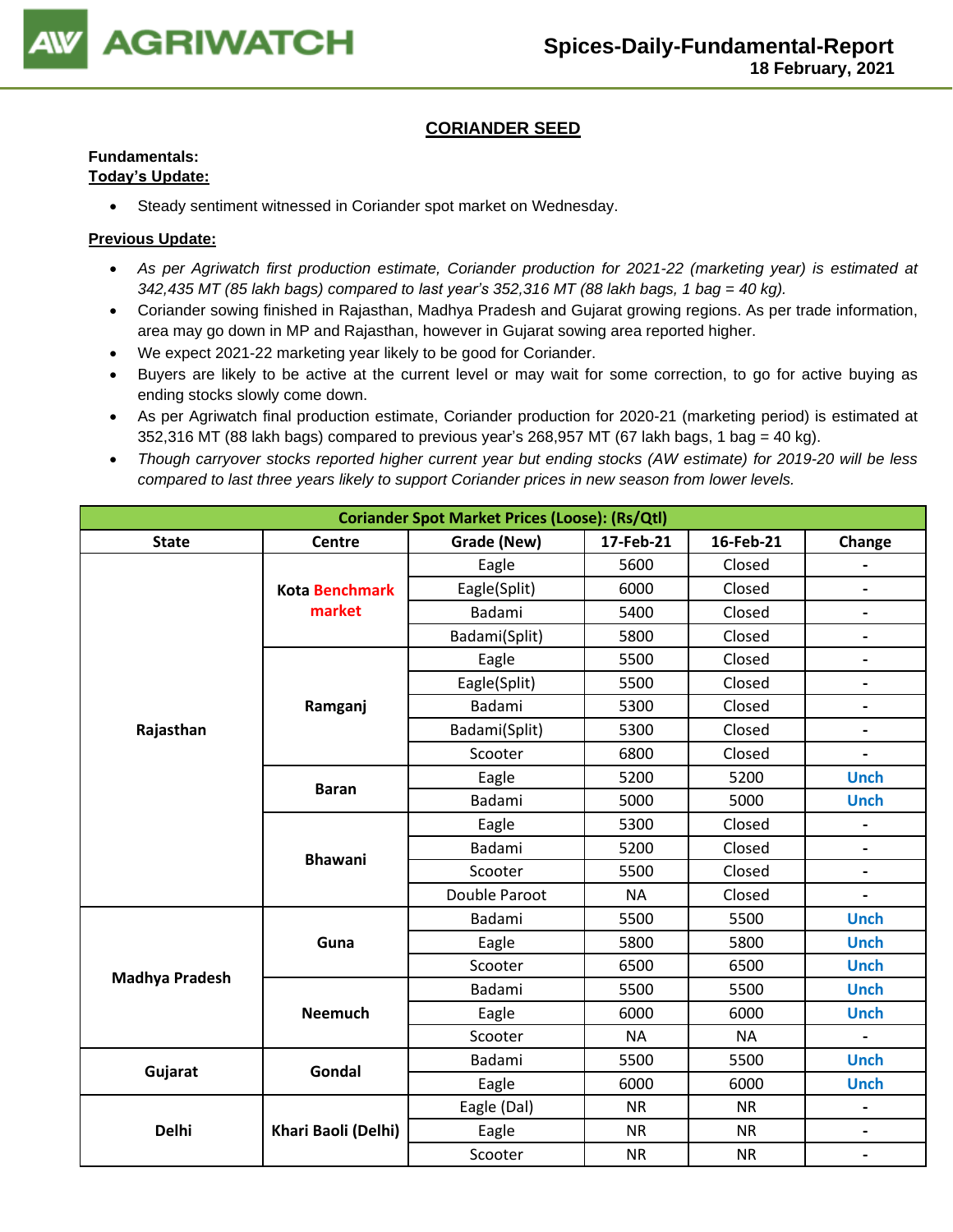

 **18 February, 2021**

| Arrival & Off-take in bags (1 bag = 40 kg) |                |               |           |           |                          |  |  |  |  |  |
|--------------------------------------------|----------------|---------------|-----------|-----------|--------------------------|--|--|--|--|--|
| <b>State</b>                               |                | <b>Centre</b> | 17-Feb-21 | 16-Feb-21 | Change                   |  |  |  |  |  |
|                                            | Kota           | Arrival       | 600       | Closed    |                          |  |  |  |  |  |
|                                            |                | Offtake       | 600       | Closed    |                          |  |  |  |  |  |
|                                            | Ramganj        | Arrival       | 2500      | Closed    |                          |  |  |  |  |  |
| Rajasthan                                  |                | Offtake       | 2500      | Closed    | $\overline{\phantom{0}}$ |  |  |  |  |  |
|                                            | <b>Baran</b>   | Arrival       | 2200      | 1200      | 1000                     |  |  |  |  |  |
|                                            |                | Offtake       | 2200      | 1200      | 1000                     |  |  |  |  |  |
|                                            | <b>Bhawani</b> | Arrival       | 2000      | Closed    | $\blacksquare$           |  |  |  |  |  |
|                                            |                | Offtake       | 2000      | Closed    | $\blacksquare$           |  |  |  |  |  |
|                                            | Guna           | Arrival       | 2500      | 1000      | 1500                     |  |  |  |  |  |
| <b>Madhya Pradesh</b>                      |                | Offtake       | 2500      | 1000      | 1500                     |  |  |  |  |  |
|                                            | <b>Neemuch</b> | Arrival       | 1800      | 1550      | 250                      |  |  |  |  |  |
|                                            |                | Offtake       | 1800      | 1550      | 250                      |  |  |  |  |  |

### **NCDEX-FUTURES MARKET**

| <b>Coriander</b> |          |                          |      |        |                          |                          |                          |       |           |
|------------------|----------|--------------------------|------|--------|--------------------------|--------------------------|--------------------------|-------|-----------|
| <b>Contract</b>  | +/-\$    | Open                     | High | Low    | Close                    | <b>Volume</b>            | <b>Vol. Change</b>       | Οl    | OI Change |
| Apr-21           | $+50.00$ | 6600                     | 6666 | 6572   | 6600                     | 345                      | $-605$                   | 2,865 | 40        |
| May-21           | $+10.00$ | 6614                     | 6624 | 6624   | 6624                     | 10                       | $-25$                    | 105   | 10        |
| <b>Jun-21</b>    |          | $\overline{\phantom{a}}$ |      | $\sim$ | $\overline{\phantom{a}}$ | $\overline{\phantom{a}}$ | $\overline{\phantom{a}}$ |       |           |

| <b>Spread</b> | Apr-21  | $May-21$ | <b>Jun-21</b> |
|---------------|---------|----------|---------------|
| <b>Basis</b>  | $-1000$ |          |               |
| Apr-21        |         | 24       |               |
| <b>May-21</b> |         |          | -             |

NB: Spread was done by taking Spot prices of Average quality prices at Kota. Basis = Spot prices– Near month futures

### **NCDEX- STOCK POSITION**

| <b>Stocks</b> | <b>Demat</b> | <b>In-Process</b> | Total          |  |
|---------------|--------------|-------------------|----------------|--|
|               | 16.02.2021   | 16.02.2021        | 16.02.2021     |  |
| <b>Baran</b>  |              | -                 | ۰              |  |
| Gondal        |              | -                 | $\blacksquare$ |  |
| Kota          |              |                   | ۰              |  |
| Ramganj       |              | -                 | ۰              |  |
| (n11N)        |              |                   |                |  |

(**Quantity in MT)**

#### **NCDEX Coriander EED Wise Stock Position Qty in MT on 16th Feb, 2021**

| EED          | <b>Sondal</b> | <b>Kota</b> | <b>Ramgani Mandi</b> | Tata |
|--------------|---------------|-------------|----------------------|------|
| 10-Feb-21    |               |             |                      |      |
| <b>Total</b> |               |             |                      |      |
| $   -$<br>__ | .             |             |                      |      |

**\*EDD** – Exchange Deliverable Date